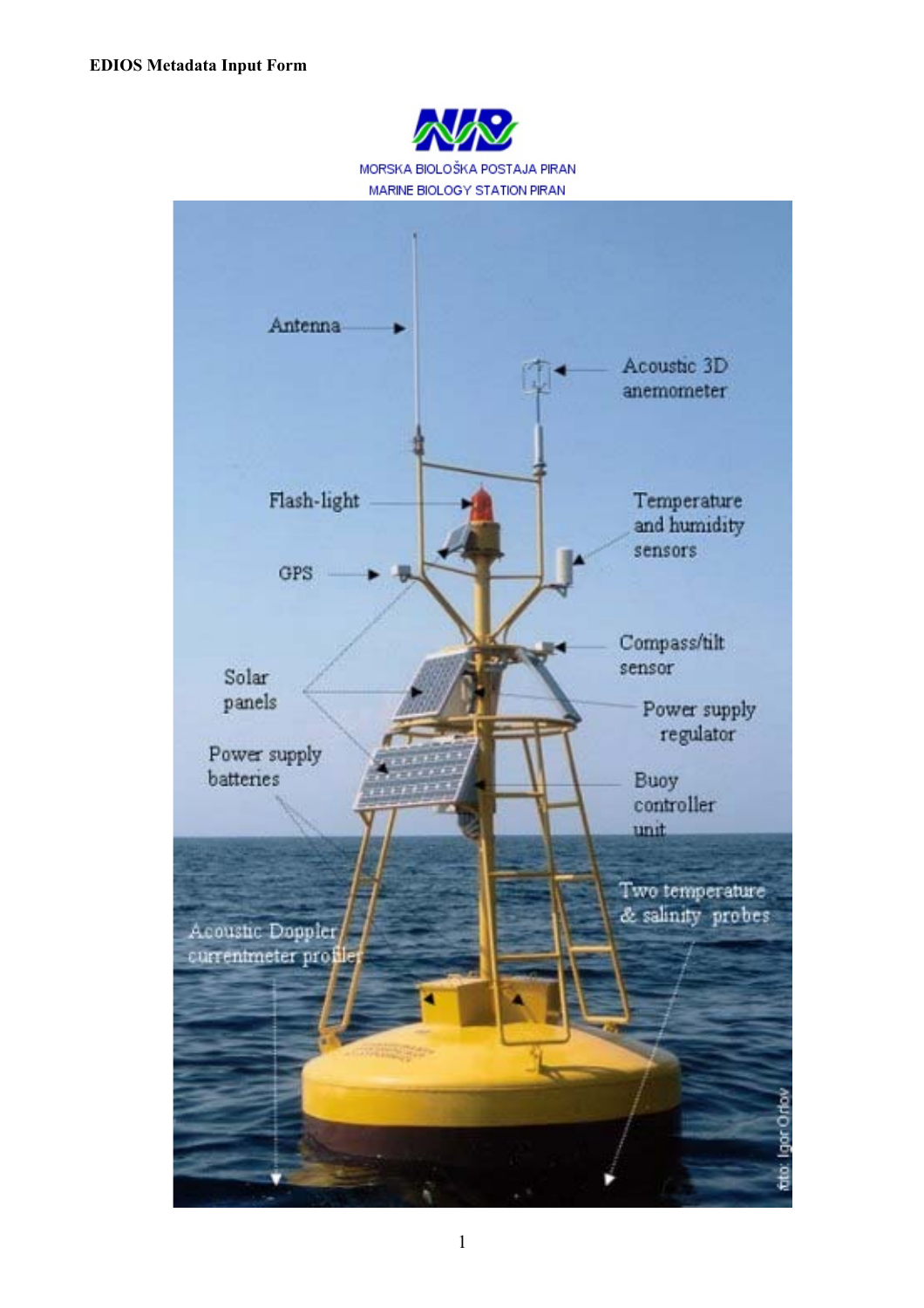# EUROPEAN DIRECTORY OF THE INITIAL OCEAN-OBSERVING SYSTEM (EDIOS) **METADATA INPUT FORM - PART A**

#### **PLEASE NOTE MANDATORY FIELDS ARE INDICATED BY AN \* AND ARE IN BOLD TYPE**

#### **(1) PLATFORM INFORMATION:**

If the observations are collected at one platform then enter the details below. If there are several platforms of the same type, with the same owner, operator and instrumentation then either make a copy the table for each or provide a list of the platform names. Where a repeated cruise is undertaken by different ships, these can count as one platform. However, if possible, please list the names, owners, etc., of all ships.

| Name or Identifier of Platform *                        | The Coastal Oceanographic Station PIRAN            |
|---------------------------------------------------------|----------------------------------------------------|
| Type of Platform (choose from the list in Annex 1 where | Buoy/mooring                                       |
| <i>possible</i> ) *                                     |                                                    |
| <b>Platform Owner</b> *                                 | National Institute of Biology (NIB), SLOVENIA      |
| <b>Platform Operator</b> *                              | Marine Biology Station of the NIB Piran (SLOVENIA) |
| Country responsible *                                   | <b>SLOVENIA</b>                                    |

#### **(2) POSITION INFORMATION:**

If the observations made from the platform were collected at a single latitude and longitude (example 1 below), use the latitude-1 and longitude-1 columns. If the observations were collected over a range of latitudes (examples 2 and 3), use both latitude and longitude columns and note in the Type column whether this range represents a track or an area. The position information could be for example a series of CTD stations collected along a section, moored buoy positions, continuous plankton recorder tows, or the area covered by a fisheries survey cruise. If this information is already held in digital form, please supply it in its current form (e.g. as ASCII files output from spreadsheets or databases). The Originator's Identifier can be used to indicate a station name, a standard ship route (e.g. SOOP track identifier), or in the case of a mooring, for example, could be the same as the platform identifier. Please also include information about the reference frames and levels. Add extra lines to the table as necessary.

**A**



When several instruments are in use on a platform, there needs to be a link between the platform, instrument and variables or parameters measured. The 'Instrument/variable pointer' acts as this link. When completing the Metadata Input Form choose a letter or group of letters as the link, and insert it at the appropriate place in the position, instrument and variable/parameter tables.

| Instrument/<br>variable pointer | Originator's<br>identifier         | Latitude-1*                         | Longitude- | Latitude-2 | Longitude- | Type (e.g.<br><i>point, track or</i><br>line, area) $*$ | Min.<br>depth<br>(m) | Max.<br>depth<br>(m) | Minimum<br>sea floor<br>depth(m) | Maximum<br>sea floor<br>depth(m) | <b>Start</b><br>Date*  |
|---------------------------------|------------------------------------|-------------------------------------|------------|------------|------------|---------------------------------------------------------|----------------------|----------------------|----------------------------------|----------------------------------|------------------------|
| Acoustic<br>current meter       | Oceanographic<br><b>Buoy Piran</b> | $145^{\circ}$ 32.90 N   013 33.00 E |            |            |            | Point                                                   |                      |                      |                                  | <u>_</u>                         | <b>January</b><br>2001 |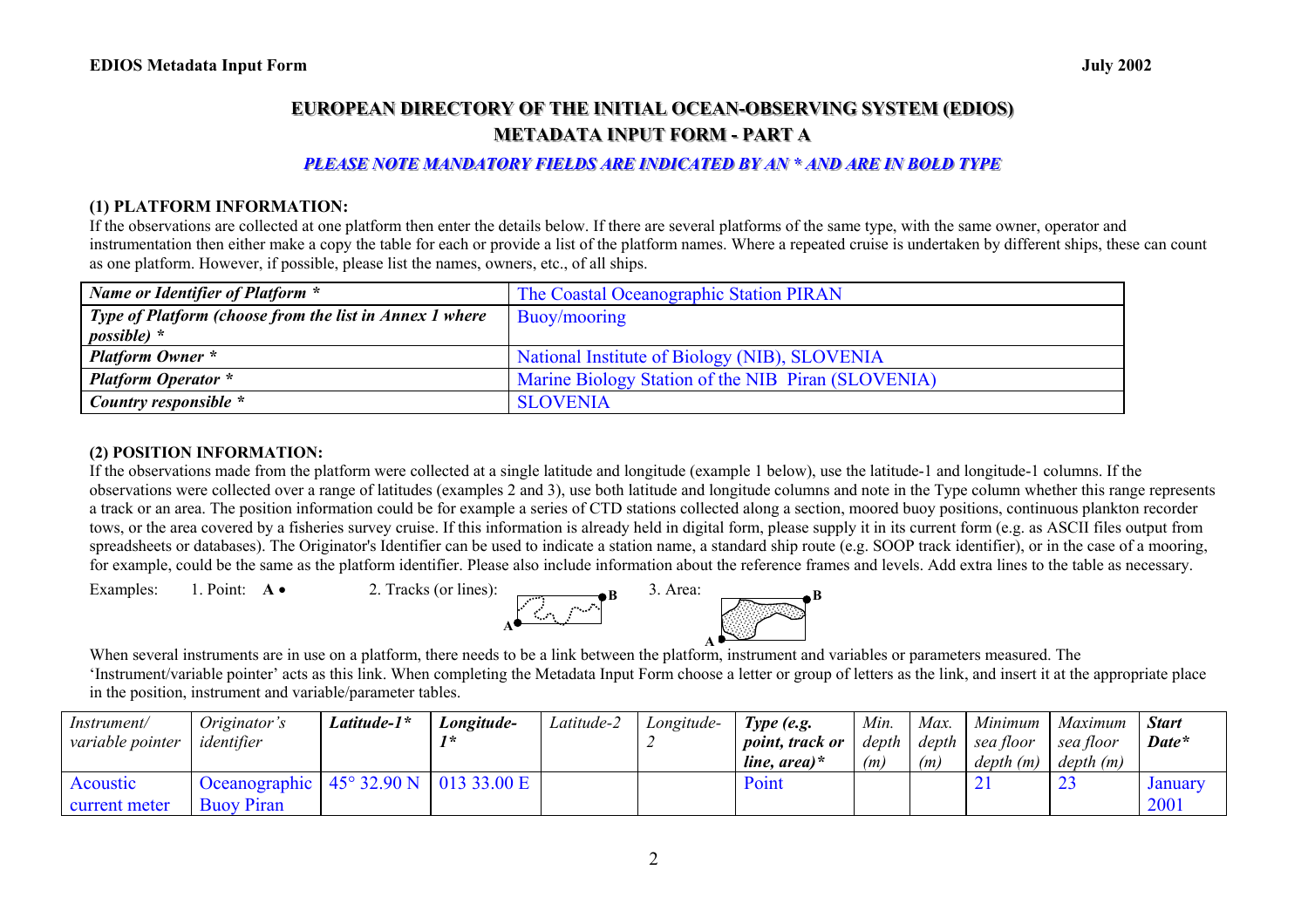#### **EDIOS Metadata Input Form July 2002**

| Moored CTD                                              | Oceanographic   $45^{\circ}$ 32.90 N   013 33.00 E  <br><b>Buoy Piran</b> |  |  | Point |  | ∠⊥ | 23 | October<br>2003 |
|---------------------------------------------------------|---------------------------------------------------------------------------|--|--|-------|--|----|----|-----------------|
| Meteorological<br>data logger                           | Oceanographic   45° 32.90 N   013 33.00 E  <br><b>Buoy Piran</b>          |  |  | Point |  |    |    | January<br>2001 |
| Meteorological<br>measurement<br>with instrument<br>aid | Oceanographic $45^{\circ}$ 32.90 N   013 33.00 E<br><b>Buoy Piran</b>     |  |  | Point |  |    |    | January<br>2001 |

| Geographic frame of reference (e.g. WGS84):                        | WGS84                       |
|--------------------------------------------------------------------|-----------------------------|
| Reference level for depths (e.g. relative to chart datum, mean sea | Instantaneous water surface |
| l level, instantaneous water surface, sea floor, etc.):            |                             |

## **(3) INSTRUMENT INFORMATION:**

Please supply information relating to the instruments used to make the measurements, or attach the information if it is available in digital or printed form. If many instruments are in use, then copy the table as necessary.

| Instrument/parameter pointer                                                                                    |                                                                                                    |  |  |
|-----------------------------------------------------------------------------------------------------------------|----------------------------------------------------------------------------------------------------|--|--|
| <b>Instrument Type (choose from list in</b>                                                                     | Meteorological station with 3D wind gauge, bottom mounted doppler current profiler, and CTD        |  |  |
| Annex 2 where possible)*                                                                                        | fixed on buoy.                                                                                     |  |  |
| <b>Instrument Name</b><br>CTD Ocean seven probe, ADCP (NDP – Nortek Doppler Profiler), 3D Windmaster ultrasonic |                                                                                                    |  |  |
|                                                                                                                 | anemometer, air-humidity & temperature probes, compass/tilt sensor                                 |  |  |
| Manufacturer and model                                                                                          | CTD Ocean seven 316 probe manufactured by Idronaut (Italy), ADCP Current gauge manufactured        |  |  |
|                                                                                                                 | by Nortek (Norway), acoustic wind gauge manufactured by Gill's Instrument (UK), EZ-Compass-3       |  |  |
|                                                                                                                 | by Advanced Orientation Systems Inc. (USA), humidity/temperature probes HMP45A&HMP45D              |  |  |
|                                                                                                                 | of Vaisala (Finland). The integration of al instruments on the buoy was designed and performed by  |  |  |
|                                                                                                                 | Ditel d.o.o. company (Koper, Slovenia), software designed by Damjan Sonc (University of            |  |  |
|                                                                                                                 | Ljubljana, Slovenia). Oceanographic buoy was projected and made by Sirio d.o.o, Koper (Slovenia).  |  |  |
| Manufacture date                                                                                                | October 2002                                                                                       |  |  |
| Description                                                                                                     | The oceanographic buoy is fitted with an acoustic wind gauge, installed on the oceanographic buoy  |  |  |
|                                                                                                                 | at approximately five meters above sea level, is used to measure three orthogonal wind components. |  |  |
|                                                                                                                 | An electronic compass has been added to measure the minor position shifts of the buoy which is     |  |  |
|                                                                                                                 | otherwise triply anchored. East, north and vertical component of wind are calculated out from the  |  |  |
|                                                                                                                 | anemometer data and compass/tilt sensor data.                                                      |  |  |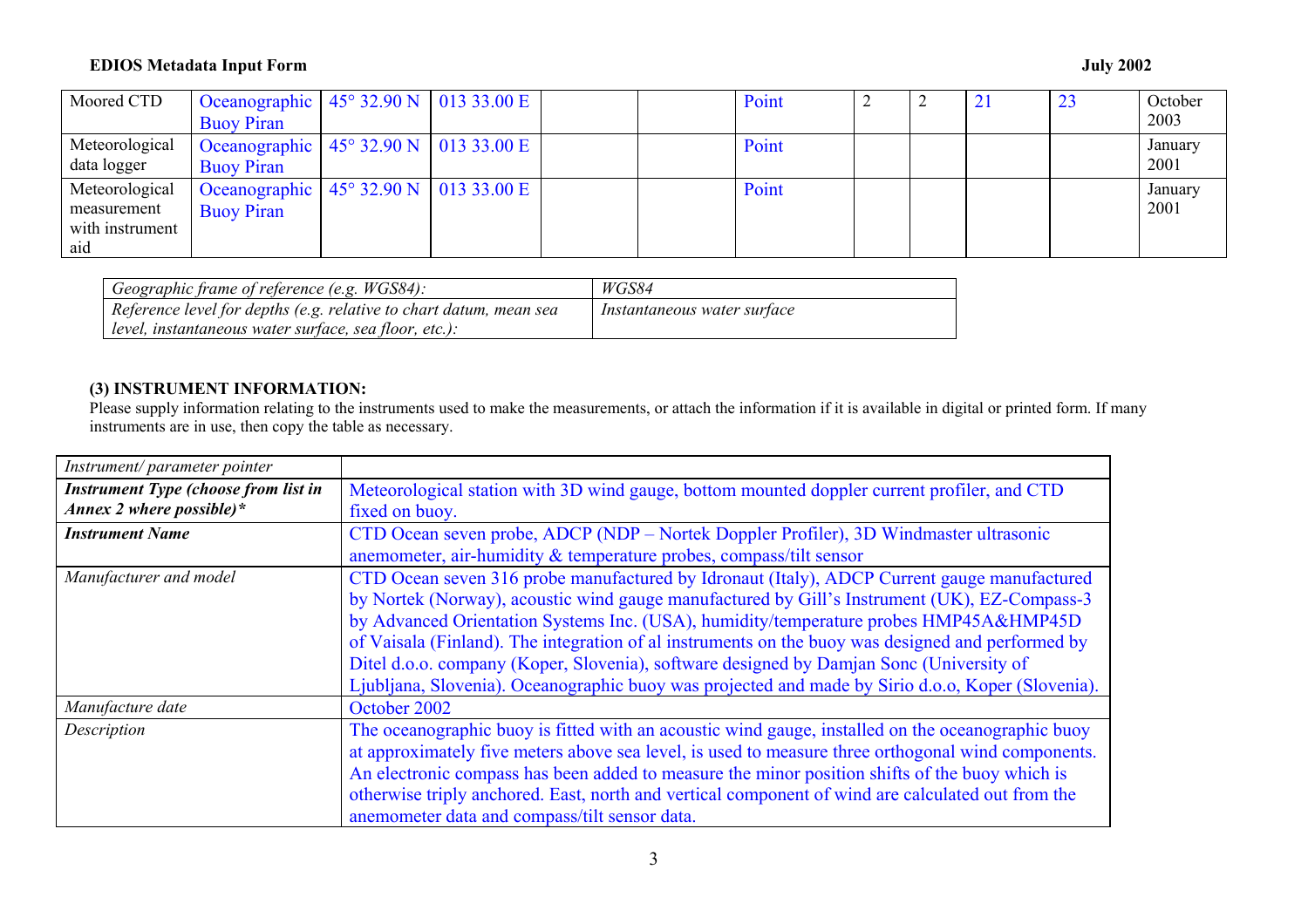|                              | New data logger is installed, together with the data transmission electronics and additional sensors<br>(CTD probe) for measuring temperature and salinity at the sea-surface, temperature and humidity of<br>the air above the sea-surface.                                                                          |
|------------------------------|-----------------------------------------------------------------------------------------------------------------------------------------------------------------------------------------------------------------------------------------------------------------------------------------------------------------------|
| Technical characteristics    | 500 kHz transmitter of NDP with cell thickness 1 m, radio-modem data tramsission (19.2 kbit/s) of<br>instantaneous wind, temperature, humidity and conductivity/salinity data, and 10 minute averages<br>of ADCP data toward the receiving land station every half an hour                                            |
| Further relevant information | New data logger installed since October 2002, together with the data transmission electronics and<br>additional sensors (CTD probe) for measuring temperature and salinity at the sea-surface (2 m<br>depth), and temperature and humidity of the air 3.5 m above the sea-surface, wind 5 m above the<br>sea-surface. |
| Other attached equipment     | An acoustic current gauge is situated on the sea bed beneath the buoy to monitor currents (at one<br>meter depth intervals and sea-floor temperature. (0.3 m height above the sea-floor)                                                                                                                              |

## **(4) VARIABLE/PARAMETER INFORMATION:**

List the variables or parameters measured (e.g. temperature, salinity, chlorophyll a, phytoplankton, dissolved oxygen, pH, particulate carbon, silicate, etc), including where possible, an estimate of their accuracy. Any standard real-time or delayed-mode validation schemes should also be noted.

Add extra lines to the table as necessary.

| Instrument/ | Variable/Parameter*   | Accuracy             | Real-time data | Delayed-mode   | Sampling frequency (e.g. 10 minute, hourly, daily, annually, 3 |
|-------------|-----------------------|----------------------|----------------|----------------|----------------------------------------------------------------|
| parameter   | (select from Annex 3  |                      | validation?    | validation?    | hours before high water, etc.)                                 |
| pointer     | where possible)       |                      |                |                |                                                                |
|             | Wind Velocity         | 1.5% of speed up     |                | <b>YES</b>     | 0.25 s for 10 minutes, every half an hour                      |
|             |                       | to 35 m/s, $3\%$ of  |                |                |                                                                |
|             |                       | speed up to 60       |                |                |                                                                |
|             |                       | $m/s\%$              |                |                |                                                                |
|             | <b>Wind Direction</b> | 2 degrees for        |                | <b>YES</b>     | 0.25 s for 10 minutes, every half an hour                      |
|             |                       | speed below 25       |                |                |                                                                |
|             |                       | $m/s$ , 4 degees for |                |                |                                                                |
|             |                       | speed above 25       |                |                |                                                                |
|             |                       | m/s                  |                |                |                                                                |
|             | Azimuth               | $0.5$ degrees        |                | N <sub>O</sub> | 0.25 s for 10 minutes, every half an hour                      |
|             | Current (1 m cells)   | cm/s                 |                | <b>YES</b>     | 0.6 s for 10 minutes (900 samples), every half an hour         |
|             | Sea-floor temperature | $0.2$ degrees        |                | N <sub>O</sub> | 0.6 s for 10 minutes (900 samples), every half an hour         |
|             | (ADCP)                |                      |                |                |                                                                |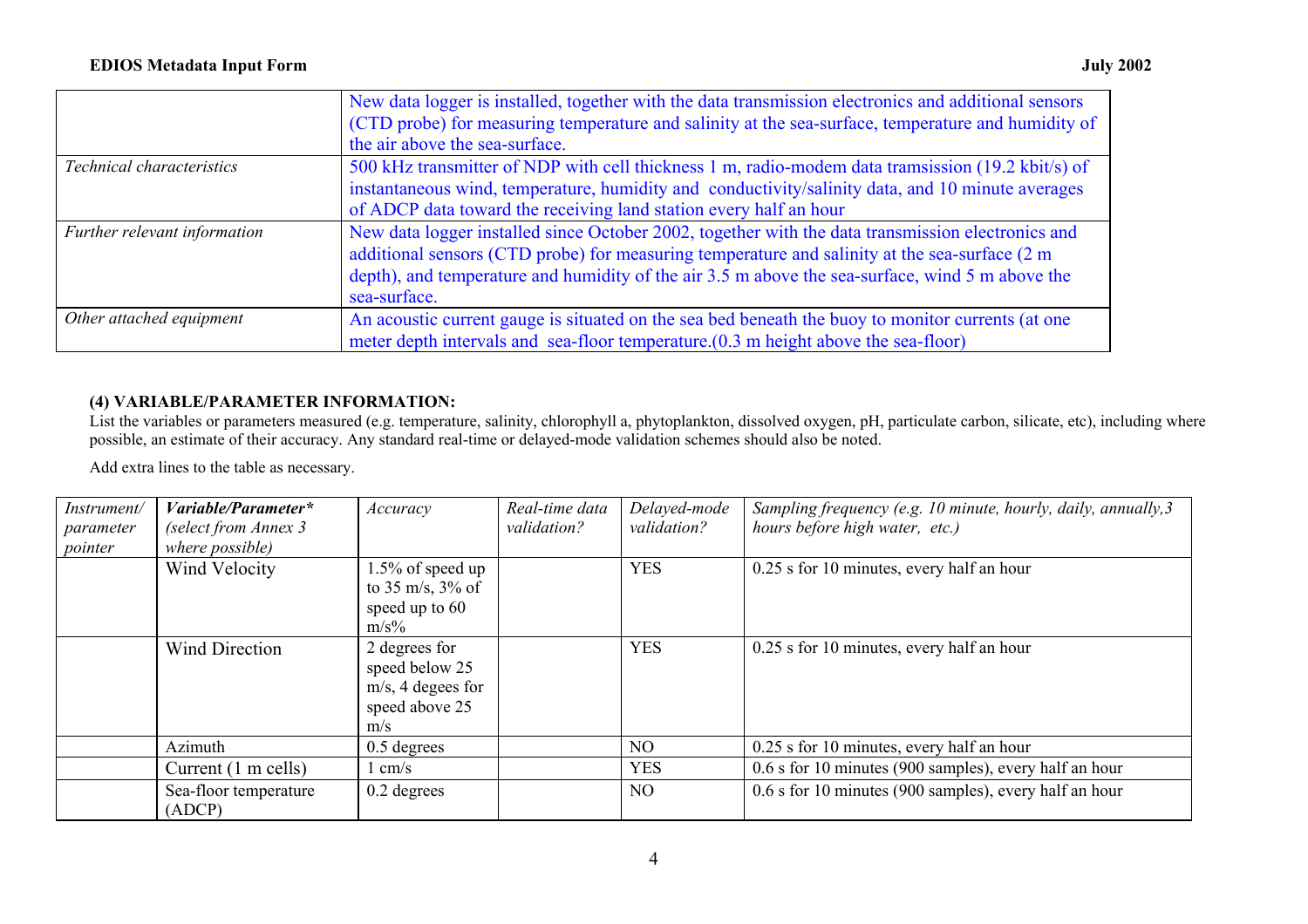#### **EDIOS Metadata Input Form July 2002**

| Air-temperature                                           | $0.2$ degrees  | <b>YES</b> | 10 s for 10 minutes, every half an hour |
|-----------------------------------------------------------|----------------|------------|-----------------------------------------|
| Air-humidity (relative)                                   | 33 % of RH     | <b>YES</b> | 10 s for 10 minutes, every half an hour |
| Sea-surface temperature<br>$(\text{depth } 2 \text{ m})$  | $0.01$ degrees | <b>YES</b> | 10 s for 10 minutes, every half an hour |
| Sea-surface conductivity<br>$(\text{depth } 2 \text{ m})$ | $0.003$ mS/cm  | <b>YES</b> | 10 s for 10 minutes, every half an hour |
| Sea-surface salinity<br>Salinity (depth 2 m)              | 0.03 PSU       | <b>YES</b> | 10 s for 10 minutes, every half an hour |

### **(5) QUALITY MANAGEMENT SYSTEM**

Complete for each platform, group of platforms, instrument or group of instruments as appropriate

| Is there a Quality Management System (QMS) followed by the organisation<br>responsible for the observations?*                                                           | Yes                                               |
|-------------------------------------------------------------------------------------------------------------------------------------------------------------------------|---------------------------------------------------|
| If yes, is the institution accredited or certified? $*$                                                                                                                 | N o                                               |
| If yes, indicate accreditation scheme (e.g. ISO9000, QUASIMEME)                                                                                                         |                                                   |
|                                                                                                                                                                         |                                                   |
| If no, please note which of the following quality assurance procedures are applied (or attach appropriate documentation)                                                |                                                   |
| How frequently are sensors calibrated?                                                                                                                                  | Conductivity and temperature once per half a year |
| Are sensors calibrated prior to and after the measurement period?                                                                                                       | Yes, only prior                                   |
| Is calibration performed by the manufacturer or by the data generating institution?                                                                                     | Data gernerated institution                       |
| To what accuracy are the sensors calibrated?                                                                                                                            | $0.03$ degrees, $0.04$ PSU                        |
| Are there sensor intercalibrations (regular or not)?                                                                                                                    | NO                                                |
| Are there back-up sensors?                                                                                                                                              | <b>YES</b>                                        |
| For automatic recording stations: Frequency of comparative in situ measurements<br>(for each variable).                                                                 | <b>NONE</b>                                       |
| Is there an instant data validation based on neighbouring stations?                                                                                                     | YES, once per month                               |
| Are data gaps filled by derived values (e.g. after multi-linear regression)?                                                                                            | NO, in source data no interpolatioon              |
| Are standard procedures applied for the processing of the (raw) data (e.g. removal<br>of spikes, comparison with existing climatologies etc.)?                          | YES, according to WMO/IOC procedure               |
| Are there additional quality control checks, such as consistency checks, range of<br>validity, date, geographical position (typical NODC control procedures)?           | YES, according to WMO/IOC procedures              |
| In chemistry: Are there intercalibration exercises? Proficiency testing? Internal<br>quality assurance procedures, e.g. control charts, blank analyses? Name E(uropean) | NO                                                |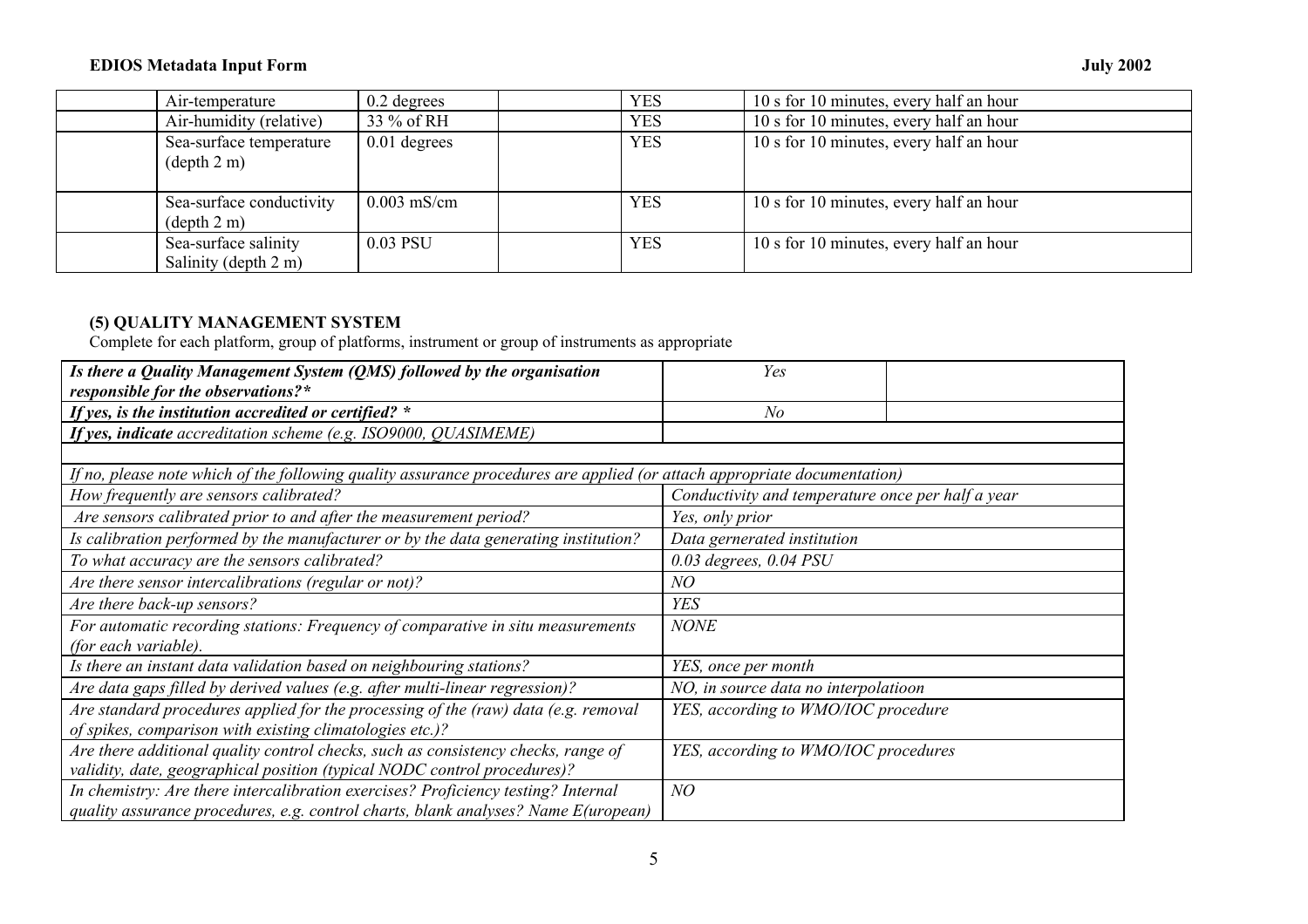## **EDIOS Metadata Input Form July 2002**

| $N(orm,) NODC$ ?                                                                   |            |
|------------------------------------------------------------------------------------|------------|
| Are the high quality data and the corresponding metadata safe-guarded in a central | <b>YES</b> |
| data bank (NODC, WDC)                                                              |            |
| Include details of any other relevant procedures in use                            | NO         |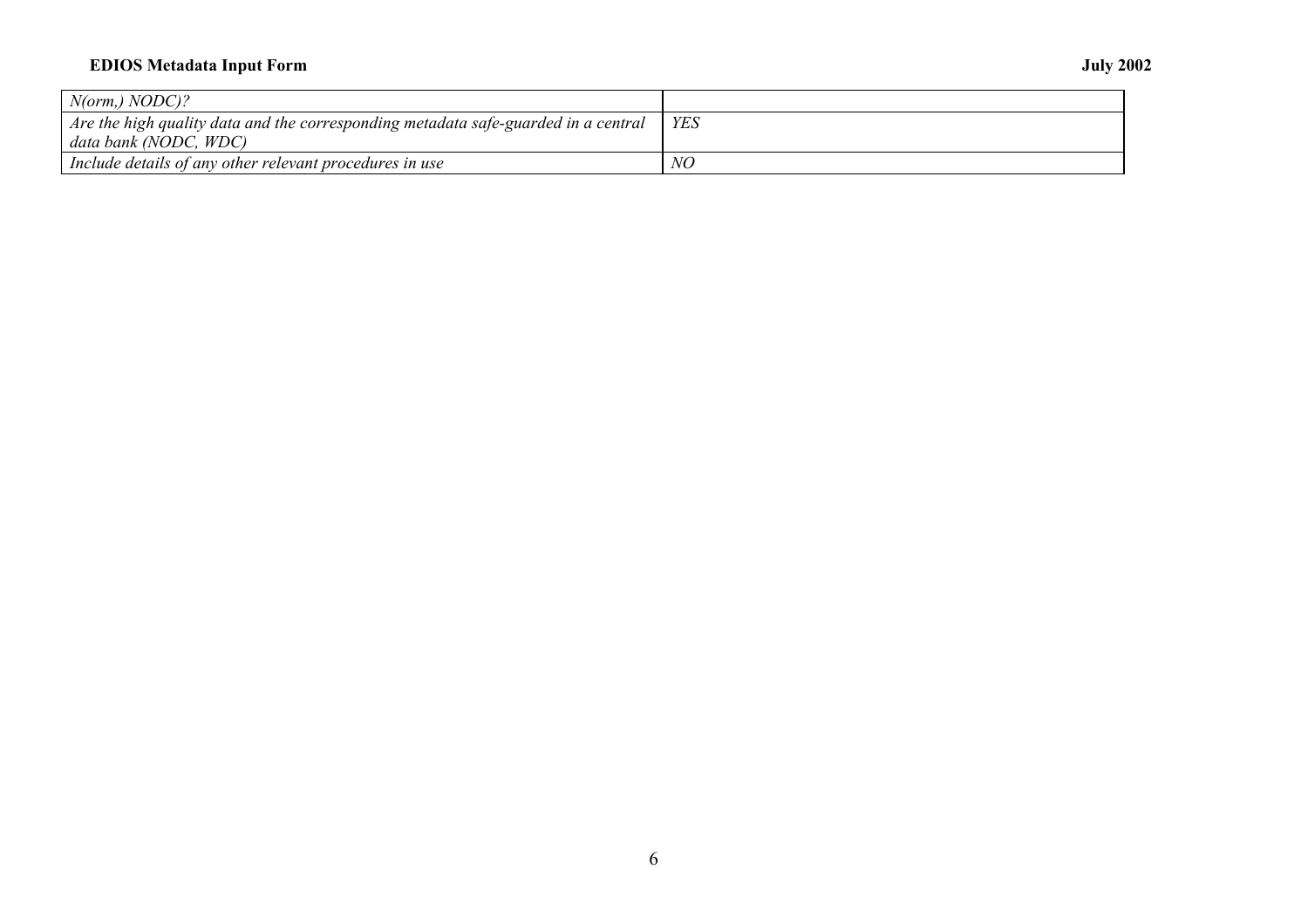## **(6) OBSERVING PROGRAMME INFORMATION**

*Observing programme name (e.g. UK tide gauge network, UK MAWS (met. Buoy) network, CTD section, Swedish coastal monitoring stations)\*NO program yet,, the station was designed under the Prahe CBC EU funded project* 

*Description of programme*

*National/International project name(s) (e.g. Argo, GODAE, MedGOOS) MedGOOS, MAMA* 

#### **PROGRAMME STATUS:** *Please note future commitment to the observing programme, adding dates where appropriate \**

| An active measurement programme with no planned end                     | Yes                   | N <sub>0</sub> |  |
|-------------------------------------------------------------------------|-----------------------|----------------|--|
| An active measurement programme with a planned end (include end date if | If the maintenance    |                |  |
| known)                                                                  | will not be funded,   |                |  |
|                                                                         | the buoy will be      |                |  |
|                                                                         | removed from the sea. |                |  |
| An active measurement programme with a planned end and planned repeat   |                       |                |  |
| of program (include dates if known)                                     |                       |                |  |
| An non-active measurement programme with planned repeat of the program  |                       |                |  |
| <i>(include dates if known)</i>                                         |                       |                |  |
| Status unknown                                                          | YES                   |                |  |

**ACCESS TO THE DATA:** *Include information relating to the conditions and protocols for access to the measurements or attach the relevant information (e.g. unrestricted access, access for registered users, access for subscribed users, access restricted, confidential, available for scientific research only, available under EuroGOOS data policy).* 

*access for subscribed users and specific scientific colaboration* 

• *Access to data held at the centre responsible for the observations* 

Access to data products:

- for last 24 hours for subscribed users
- for last 10 min data unrestricted access

• *Access to real-time observations data exchange in near real time every half an hour between OGS Trieste and MBS-NIB*

• *Access to the archived data set from the observing programme available for scientific research*

*Web-site for access to real-time data*  Access to real time data products: http://buoy.mbss.org

*Web site for access to archived dat NONEa*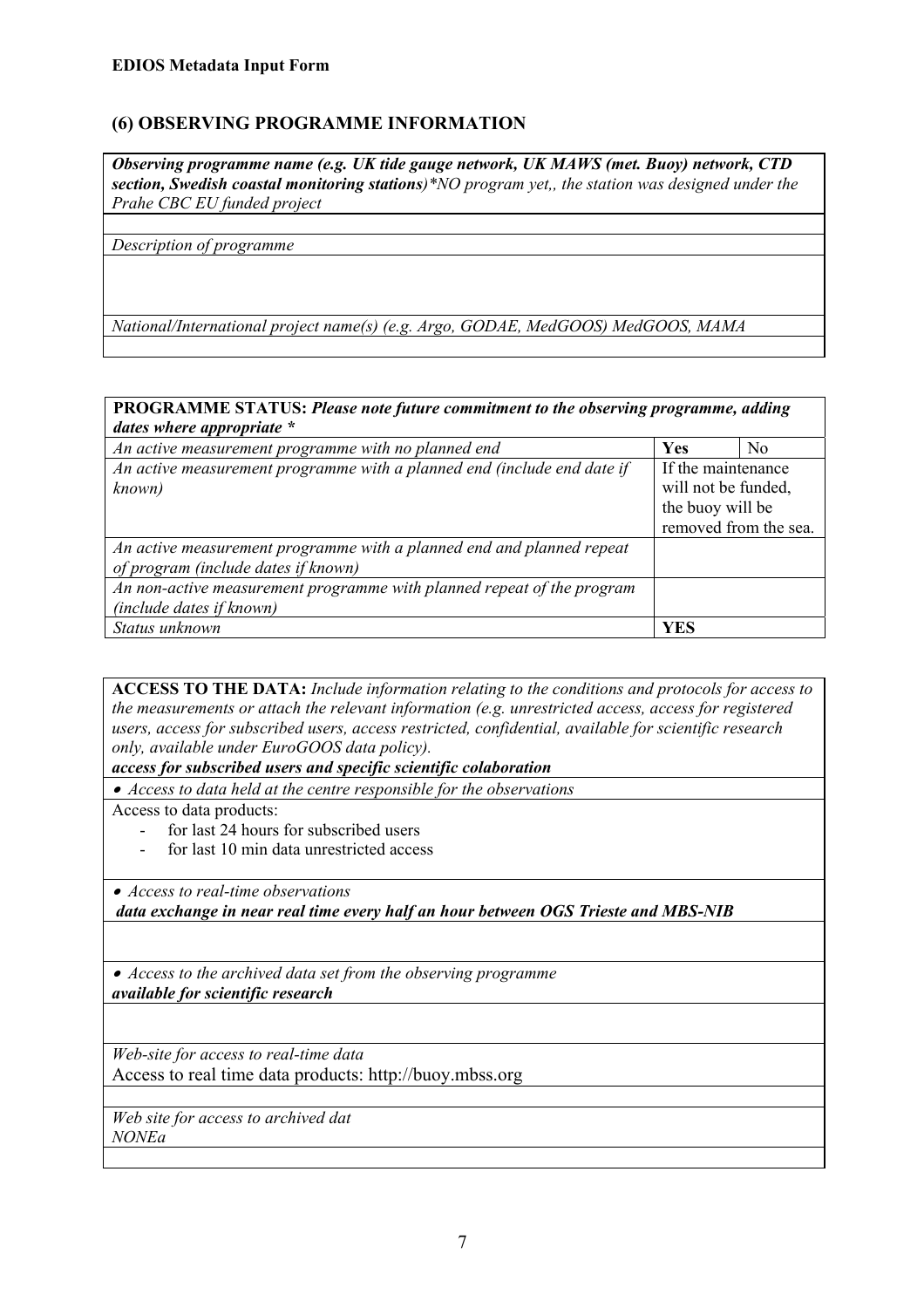## **EUROPEAN DIRECTORY OF THE INITIAL OCEAN-OBSERVING SYSTEM**  $(EDIOS)$

## **METADATA INPUT FORM - PART B**

## **PLEASE NOTE MANDATORY FIELDS ARE INDICATED BY AN \* AND ARE IN BOLD TYPE**

Complete the sections below to provide contact information. Section 1 (Responsible organisation) should always be completed for each platform or group of platforms.

### **(1) RESPONSIBLE ORGANISATION CONTACT INFORMATION**

| <b>NAME OF ORGANISATION*</b>              | National Institute of Biology, Marine Biology |
|-------------------------------------------|-----------------------------------------------|
|                                           | <b>Station</b>                                |
| <b>CONTACT TITLE</b> (e.g. position/title | Dr. Vlado Malacic                             |
| of post for contact person)*              |                                               |
|                                           |                                               |
| <b>TELEPHONE</b>                          | $+38656746368$ ; $+38656747121$               |
| FAX                                       | +386 5 6734 579; +386 5 6746 367              |
| E-MAIL                                    | $malaci\alpha$ <sub>mbss.org</sub>            |
| <i>WEB-SITE</i>                           | http://www.mbss.org                           |
|                                           |                                               |
| <b>BUILDING</b> (building name or         | <b>Marine Biology Station</b>                 |
| $number)*$                                |                                               |
| STREET*                                   | Fornace 41                                    |
| TOWN/CITY*                                | Piran                                         |
| REGION (e.g. county/state/region)*        | Slovenia                                      |
| <b>ZIP/POSTCODE *</b>                     | 6330                                          |
| <b>COUNTRY*</b>                           | Slovenia                                      |

BRIEF DESCRIPTION OF THE ORGANISATION National research organisation that carries research of the environment (coastal sea and littoral) and environmenta monitoring.

## **(2) REAL-TIME DATA CONTACT INFORMATION**

| <b>NAME OF ORGANISATION</b>           | National Institute of Biology, Marine Biology |
|---------------------------------------|-----------------------------------------------|
|                                       | <b>Station</b>                                |
| CONTACT TITLE (e.g. position/title of | Dr. Vlado Malacic                             |
| post for contact person)              |                                               |
|                                       |                                               |
| <b>TELEPHONE</b>                      | $+38656746368$ ; $+38656747121$               |
| FAX                                   | +386 5 6734 579; +386 5 6746 367              |
| E-MAIL                                | malacic@mbss.org                              |
| <b>WEB-SITE</b>                       | http://www.mbss.org                           |
|                                       |                                               |
| BUILDING (building name or number)    | <b>Marine Biology Station</b>                 |
| <b>STREET</b>                         | Fornace 41                                    |
| TOWN/CITY                             | Piran                                         |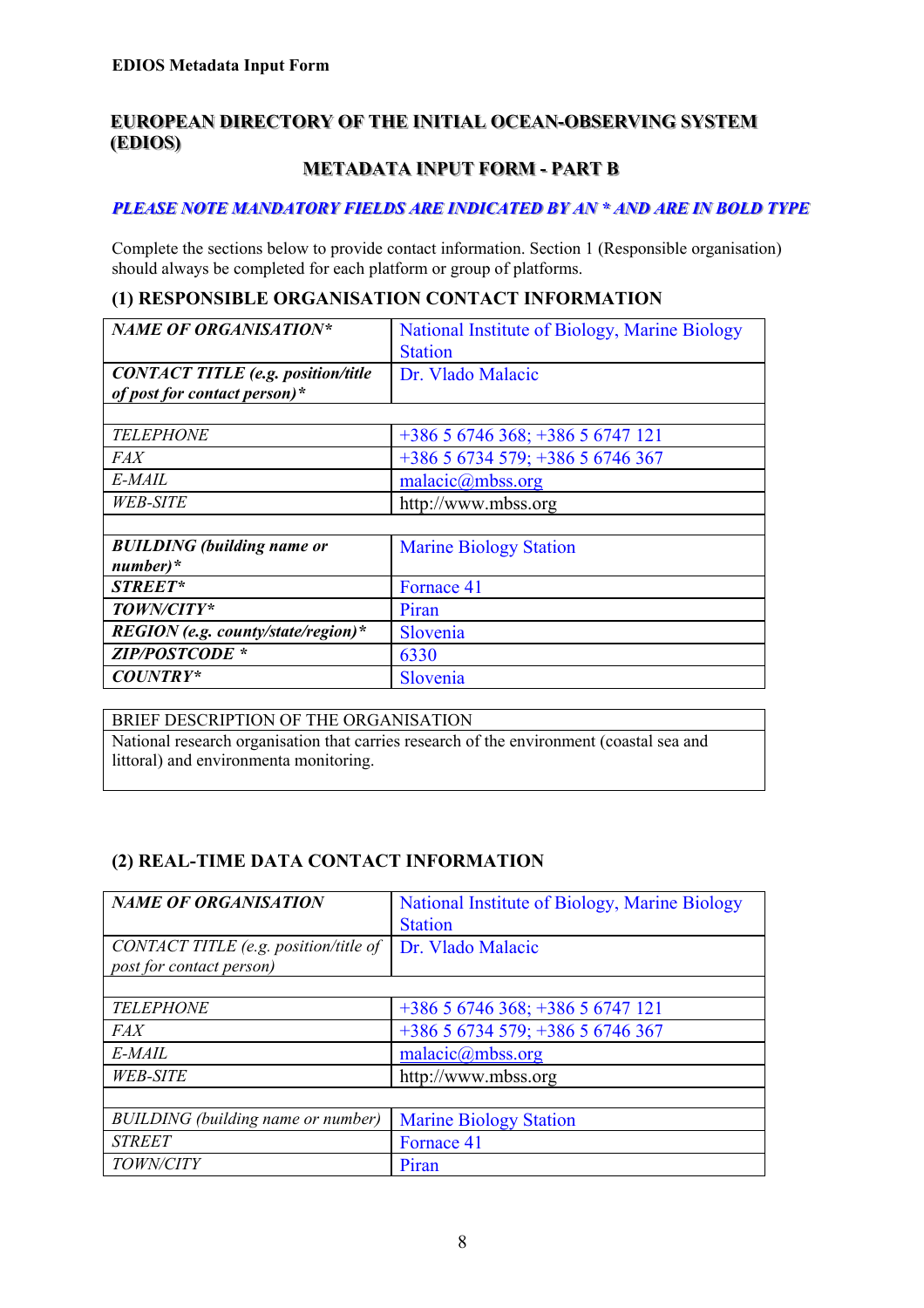#### **EDIOS Metadata Input Form**

| REGION (e.g. county/state/region) | Slovenia |
|-----------------------------------|----------|
| <b>ZIP/POSTCODE</b>               | 6330     |
| COUNTRY                           | Slovenia |

## BRIEF DESCRIPTION OF THE ORGANISATION

National research organisation that carries research of the environment (coastal sea and littoral) and environmenta monitoring.

## **(3) DATA ARCHIVE CENTRE CONTACT INFORMATION**

| <b>NAME OF ORGANISATION</b>               | National Institute of Biology, Marine Biology |
|-------------------------------------------|-----------------------------------------------|
|                                           | <b>Station</b>                                |
| CONTACT TITLE (e.g. position/title of     | Dr. Alenka Malej                              |
| post for contact person)                  |                                               |
|                                           |                                               |
| <b>TELEPHONE</b>                          | 386 5 6746 368                                |
| FAX                                       | 386 5 6746 367                                |
| E-MAIL                                    | malacic $(a)$ mbss.org                        |
| <b>WEB-SITE</b>                           | http://buoy.mbss.org, http://www.mbss.org     |
|                                           |                                               |
| <b>BUILDING</b> (building name or number) | Marine Biology Station                        |
| <b>STREET</b>                             | Fornace 41                                    |
| TOWN/CITY                                 | Piran                                         |
| REGION (e.g. county/state/region)         | Primorska                                     |
| ZIP/POSTCODE                              | 6330                                          |
| <b>COUNTRY</b>                            | Slovenia                                      |

#### BRIEF DESCRIPTION OF THE ORGANISATION

National research organisation that carries research of the environment (coastal sea and littoral) and environmenta monitoring.

#### **COMPLETED BY: Dr. Vlado Malacic**

**DATE: 13 February 2003**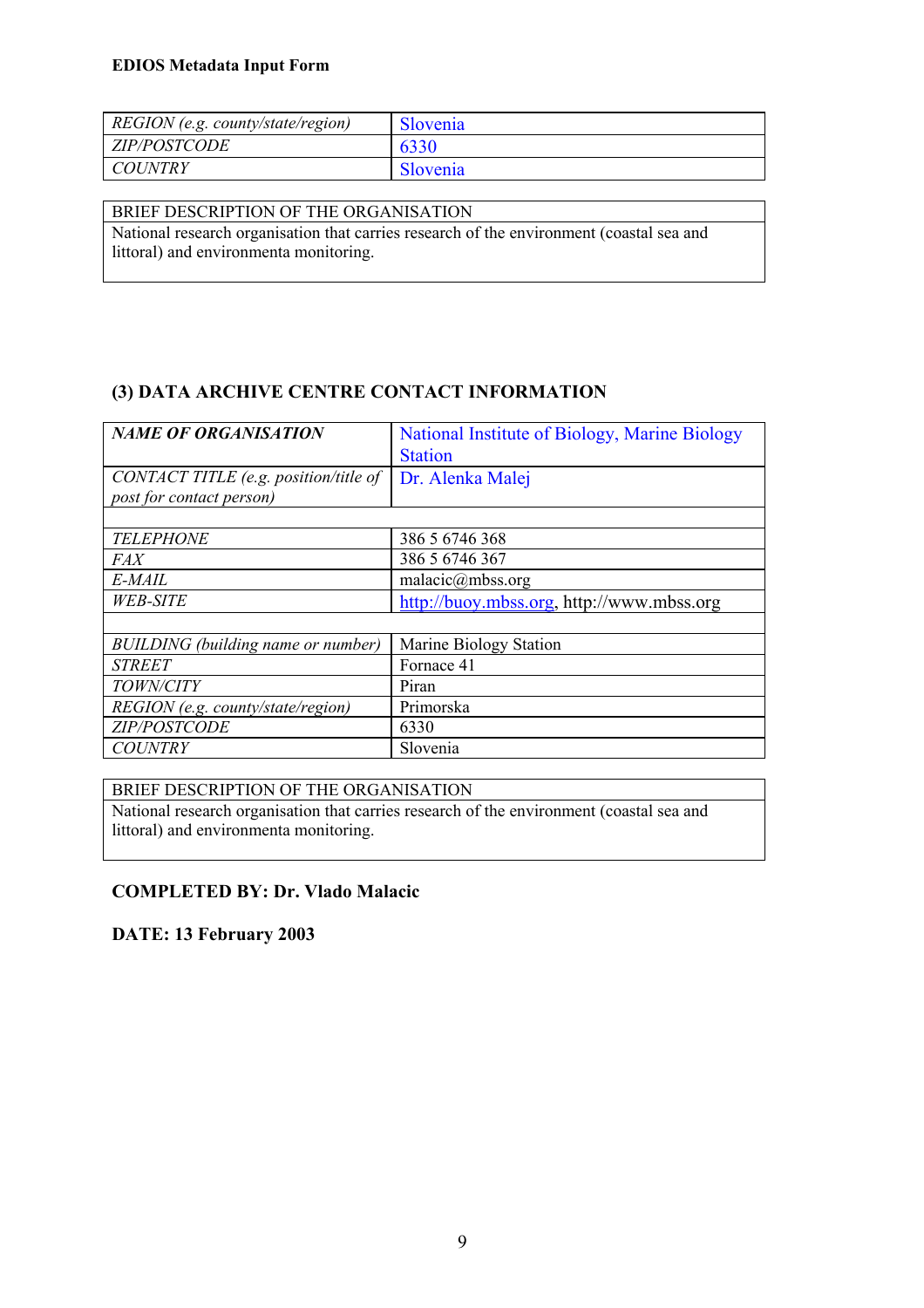# **Annex 1: Platform types**

| Ship/surface vessel (no further specification available)                                                      |
|---------------------------------------------------------------------------------------------------------------|
| Research ship                                                                                                 |
| Ship of opportunity                                                                                           |
| Ship of opportunity on fixed route (regularly occupied route where the route itself is identified rather than |
| the particular ship occupying it at the time)                                                                 |
| Ship at fixed position (e.g. Light Vessel or Weathership)                                                     |
| Small shore based craft                                                                                       |
|                                                                                                               |
| Submersible (no further specification available)                                                              |
| Mobile manned submersible                                                                                     |
| Mobile unmanned submersible (e.g. ROV, AUV)                                                                   |
| Towed unmanned submersible (e.g. Batfish)                                                                     |
|                                                                                                               |
| Buoy/mooring (no further specification available)                                                             |
| Moored surface data buoy                                                                                      |
| Drifting surface data buoy                                                                                    |
| Fixed oceanographic monitoring station                                                                        |
| Subsurface mooring (surface and/or subsurface buoyancy)                                                       |
| Subsurface vertical profiler (e.g. PALACE float)                                                              |
|                                                                                                               |
| Subsurface drifting (e.g. Swallow Float)                                                                      |
| Land/sea floor (,no further specification available)                                                          |
| Sea floor - fixed (the sea floor itself is the platform)                                                      |
| Sea floor - mobile                                                                                            |
| Offshore structure (e.g. Oil Rig)                                                                             |
| Coastal structure (e.g. Lighthouse, pier, breakwater, rock)                                                   |
| Beach/intertidal zone                                                                                         |
| Land/onshore - fixed                                                                                          |
| Land/onshore - mobile                                                                                         |
|                                                                                                               |
|                                                                                                               |
| Balloon (no further specification available)                                                                  |
| Free rising balloon, vertical profiling                                                                       |
| Free floating balloon, horizontal profiling                                                                   |
| Tethered balloon                                                                                              |
|                                                                                                               |
| Aircraft/satellite/rocket (no further specification available)                                                |
| Research aircraft,                                                                                            |
| Non research aircraft                                                                                         |
| Non orbiting rocket                                                                                           |
| Orbiting satellite                                                                                            |
| Geostationary orbiting satellite                                                                              |
| Manned spacecraft                                                                                             |
|                                                                                                               |
| Ice island                                                                                                    |
|                                                                                                               |
| Unspecified (platform type unknown)                                                                           |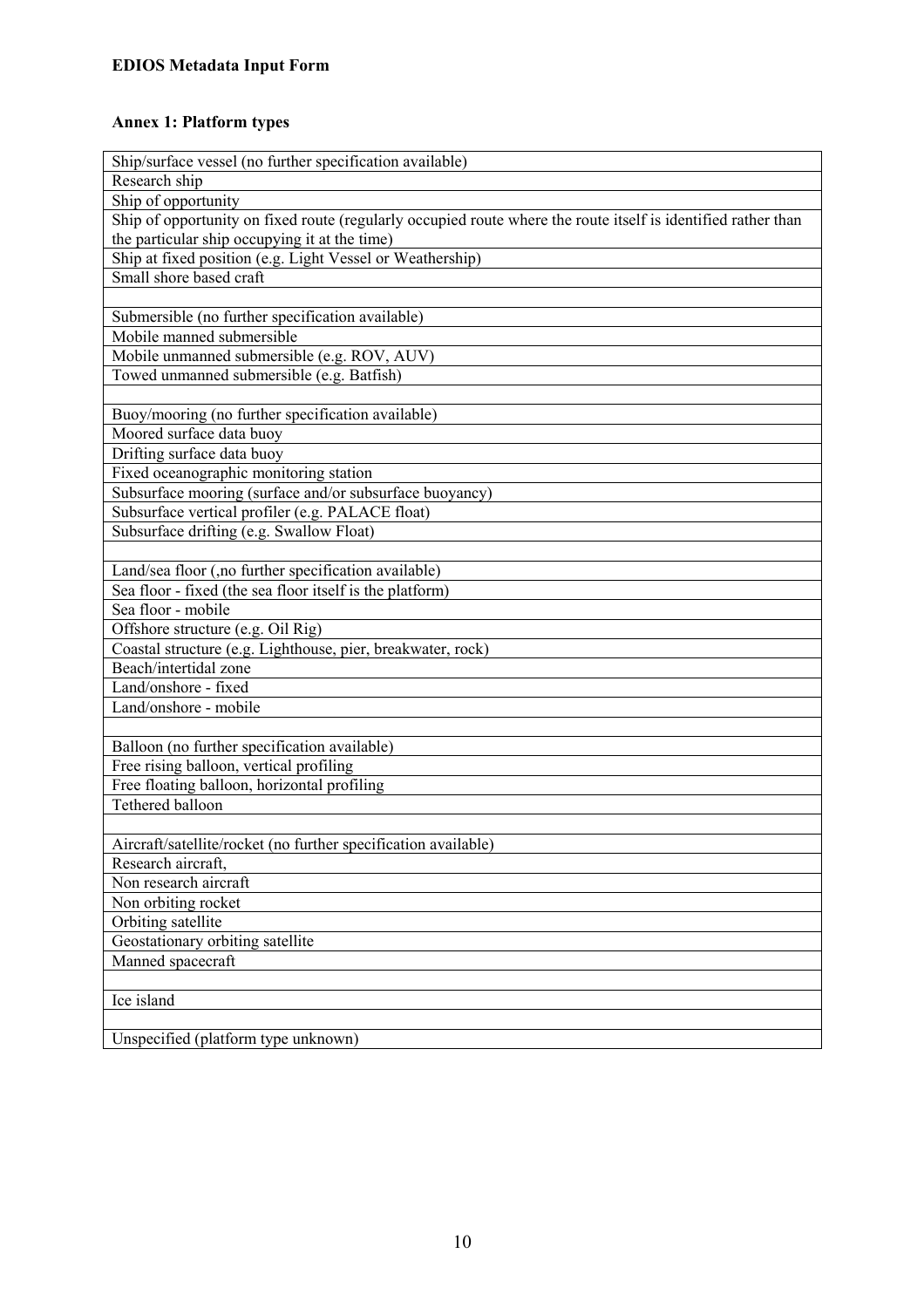# **Annex 2: Instrument types**

| Accelerometer-shipborne wave recorder                                                   |
|-----------------------------------------------------------------------------------------|
| Accelerometer-waverider buoy                                                            |
| Acoustic current meter                                                                  |
| Acoustic tide gauge (sensor above surface)                                              |
| Air bottle sample                                                                       |
| Benthic Incubation Chamber                                                              |
| Bottle station                                                                          |
| Bottom Lander (miscellaneous instruments)                                               |
| Bottom pressure sensor tide gauge                                                       |
| Bottom pressure sensor wave recorder                                                    |
| Bubble measurements (acoustic)                                                          |
| Camera                                                                                  |
| Continuous Plankton Recorder                                                            |
| Corer                                                                                   |
| Current meter (unspecified)                                                             |
| <b>Drifting Buoy</b>                                                                    |
| Drifting metocean buoy                                                                  |
| Electromagnetic current meter                                                           |
| Epibenthic Sledge                                                                       |
| Filtered air sample                                                                     |
| Fixed anemometer                                                                        |
|                                                                                         |
| Fluorescence measurements                                                               |
| Fog sampler<br>Grab                                                                     |
|                                                                                         |
| Hand held anemometer                                                                    |
| Ice corer and ice/snow samples                                                          |
| Impeller current meter                                                                  |
| In-situ nutrient analyser                                                               |
| Inverted echo sounder wave recorder                                                     |
| Light meter                                                                             |
| Meteorological data logger<br>Meteorological measurements with instrument aid           |
| Moored CTD                                                                              |
|                                                                                         |
| Moored acoustic doppler current meter<br>Multi-Parameter Environmental Monitoring Probe |
|                                                                                         |
| Multi-corer                                                                             |
| Multiple instrument types                                                               |
| Nephelometer                                                                            |
| Paddle wheel current meter<br>Particle Size Profiler                                    |
|                                                                                         |
| Phytoplankton incubation (deck)                                                         |
| Phytoplankton incubation (in-situ)                                                      |
|                                                                                         |
| Pneumatic tide gauge                                                                    |
| Pumped air sample                                                                       |
| Pumped water sample                                                                     |
| Radiosonde                                                                              |
| Rain collector                                                                          |
| STD/CTD cast                                                                            |
| Satellite altimetry tide measurements                                                   |
| Savonius rotor current meter                                                            |
| Sediment trap                                                                           |
| Sediment water sample                                                                   |
| Settling tubes<br>Shipborne acoustic doppler current profiler                           |

| Side scan sonar                     |
|-------------------------------------|
| Sound Velocity Probe                |
| Stilling well tide gauge            |
| Surface water sample (pumped)       |
| Surface water sample (unspecified)  |
| Thermistor chain                    |
| Tide gauge (unspecified)            |
| Tide gauge with current meter       |
| Towed STD/CTD (e.g. Sea Soar)       |
| Transmissometer                     |
| Turbulence energy dissipation probe |
| Unspecified Instrumentation         |
| Waves estimated with instrument aid |
| Wind estimated with instrument aid  |
| Zooplankton net                     |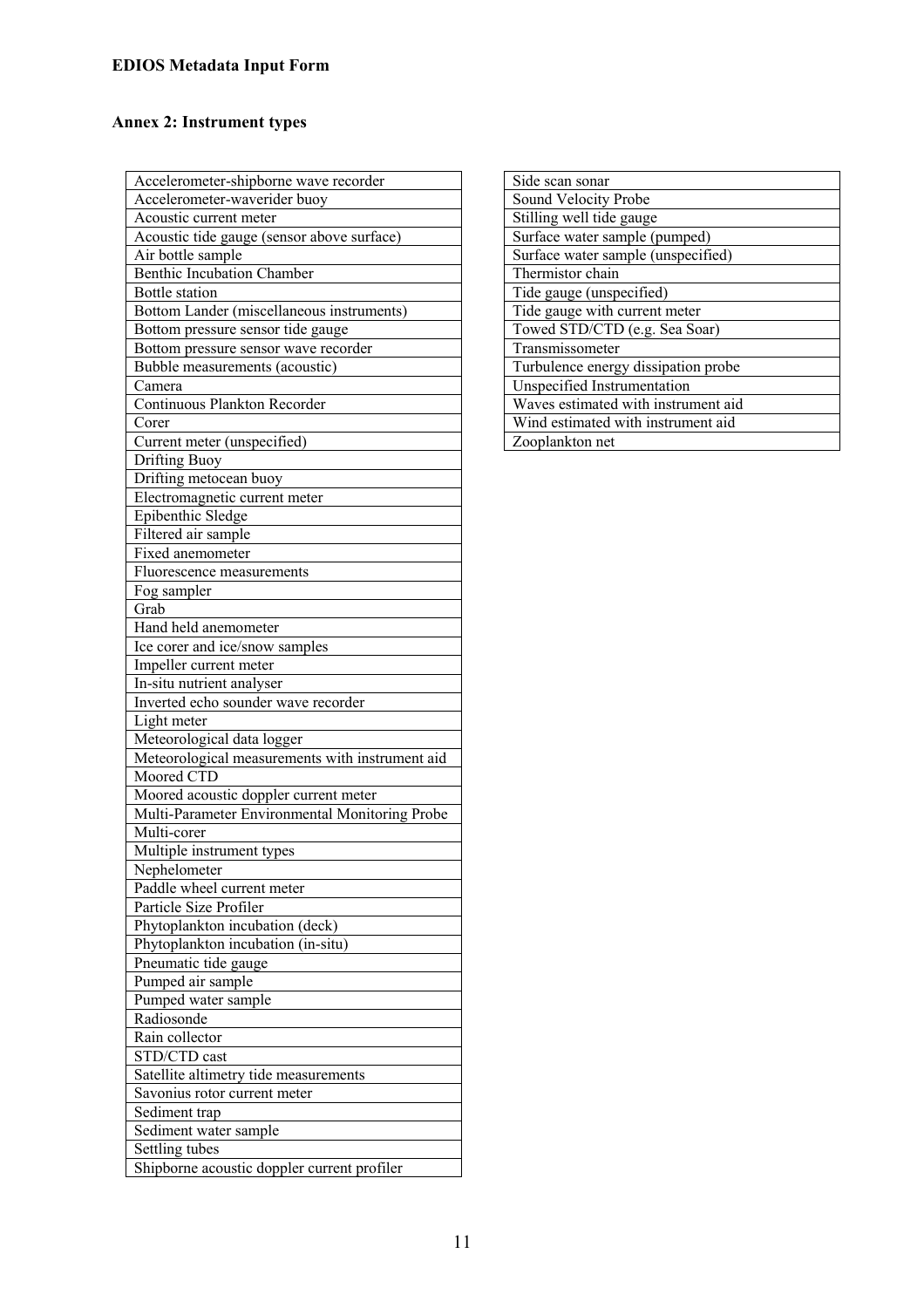## **Annex 3: Variables/Parameters**

| <b>PHYSICAL</b>                                                             |
|-----------------------------------------------------------------------------|
| Sea surface temperature                                                     |
| Sea temperature                                                             |
| <b>Practical Salinity</b>                                                   |
| Conductivity                                                                |
| Total pressure (atmosphere + sea pressure)                                  |
| Relative total pressure (total pressure relative to an arbitrary reference) |
| Sea pressure (sea surface $=$ zero)                                         |
| Sea level                                                                   |
| Horizontal current speed                                                    |
| Direction to which the current is flowing (deg True)                        |
| East (true) component of current                                            |
| North (true) component of current                                           |
| Sea surface current speed                                                   |
| Direction to which sea surface current is flowing (deg True)                |
| Secchi disk depth                                                           |
| Depth                                                                       |
| Direction of movement of waves                                              |
| Direction from which the swell is coming                                    |
| Average height of highest one third waves                                   |
| Height of waves                                                             |
| Maximum zero crossing wave height                                           |
| Period of waves                                                             |
| Average zero crossing wave period                                           |
| Suspended sediment concentration (suspended solids)                         |
| Light penetration                                                           |
| Turbidity                                                                   |
| Attenuance/Transmittance                                                    |
| Downwelling photosynthetically active radiation (PAR)                       |
| Fluorescence (volts)                                                        |
|                                                                             |
| <b>CHEMICAL</b>                                                             |
| pH                                                                          |
| Total alkalinity                                                            |
| Total Chlorophyll-a content                                                 |
| Dissolved oxygen                                                            |
| Phosphate (PO4-P) content                                                   |
| Total phosphorus (P) content                                                |
| Nitrate (NO3-N) content                                                     |
| Nitrite (NO2-N) content                                                     |
| Nitrate + nitrite content                                                   |
| Total nitrogen (N) content                                                  |
| Ammonia (NH4-N) content                                                     |
| Silicate (SIO4-SI) content                                                  |
| Particulate organic carbon (POC)                                            |
| Particulate organic nitrogen (PON)                                          |
| Hydrogen Sulphide (H2S)                                                     |
| Total particulate nitrogen (PON) flux                                       |
| pCO <sub>2</sub>                                                            |
| Total dissolved inorganic carbon (TCO2)                                     |
|                                                                             |